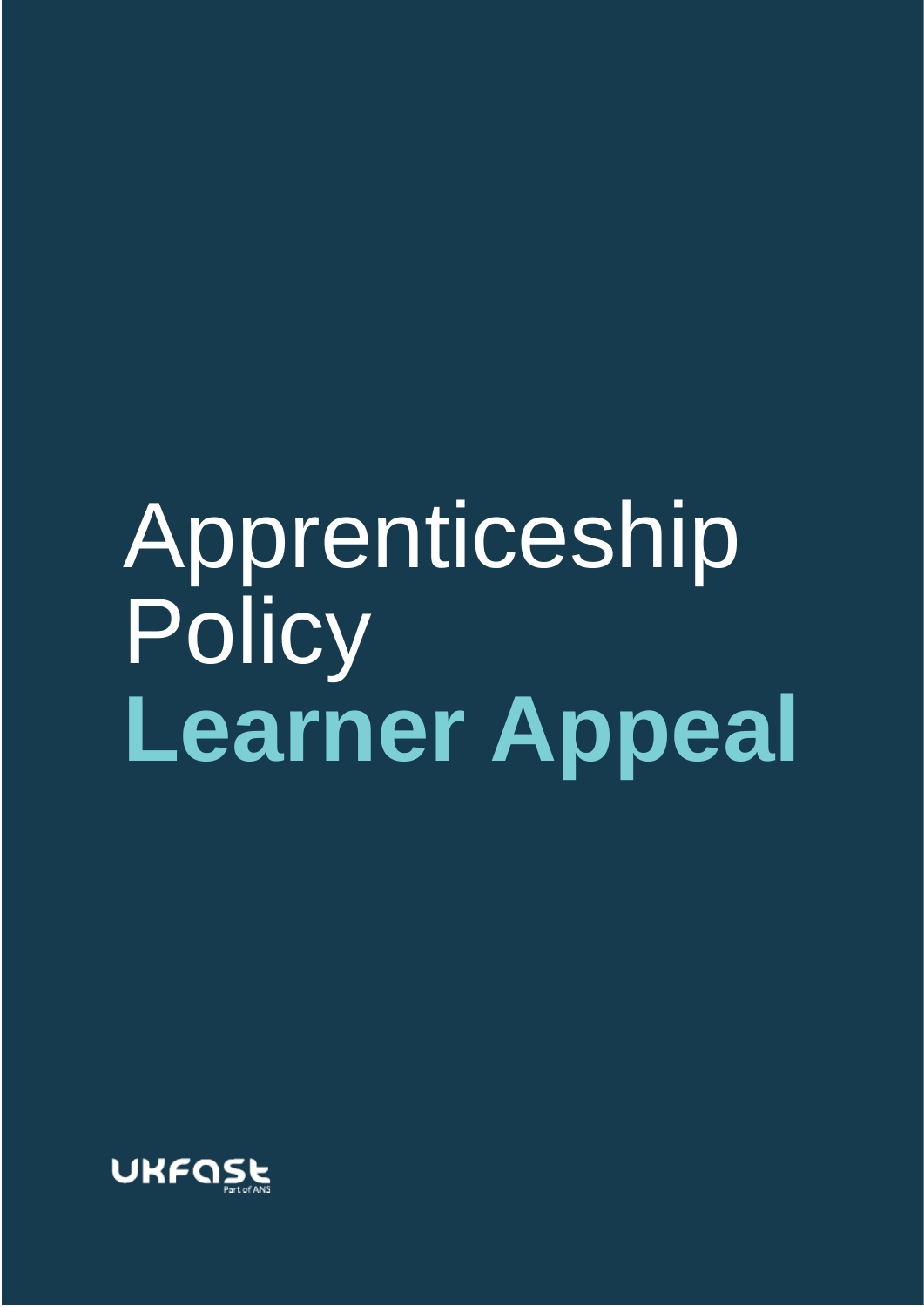| <b>Classification</b>      | <b>Public</b>    |
|----------------------------|------------------|
| Date<br><b>Created</b>     | 07/6/2018        |
| <b>Review</b><br>Period    | Annual           |
| Last<br><b>Updated</b>     | September 2021   |
| <b>Next Review</b><br>Date | <b>July 2022</b> |
| Version                    | 1.4              |
| Author                     | Tom Robinson     |
| Owner                      | Tom Robinson     |

### **Contents**

| Scope                | $\cap$ |
|----------------------|--------|
| What is a complaint? | $\cap$ |
| Our commitment.      | $\cap$ |

## <span id="page-1-0"></span>**Scope**

#### <span id="page-1-1"></span>**What is a complaint?**

UKFast recognises that there may be times when a learner feels dissatisfied or that the services, they have received aren't acceptable. This could be when a learner feels they have been discriminated against or been treated unfairly by a process, service, an individual or facility. If this occurs, we encourage our learners to communicate with us and follow the complaints process listed below. UKFast ensure that all learners are able to make a complaint and all complaints will be investigated transparently and fairly in a timely matter.

#### <span id="page-1-2"></span>**Our commitment.**

UKFast are committed to ensuring the service we provide our learners is to the highest standard in all aspects. We listen to our learner and offer various outputs where they can feedback to UKFast:<br> **UKFQSL** 

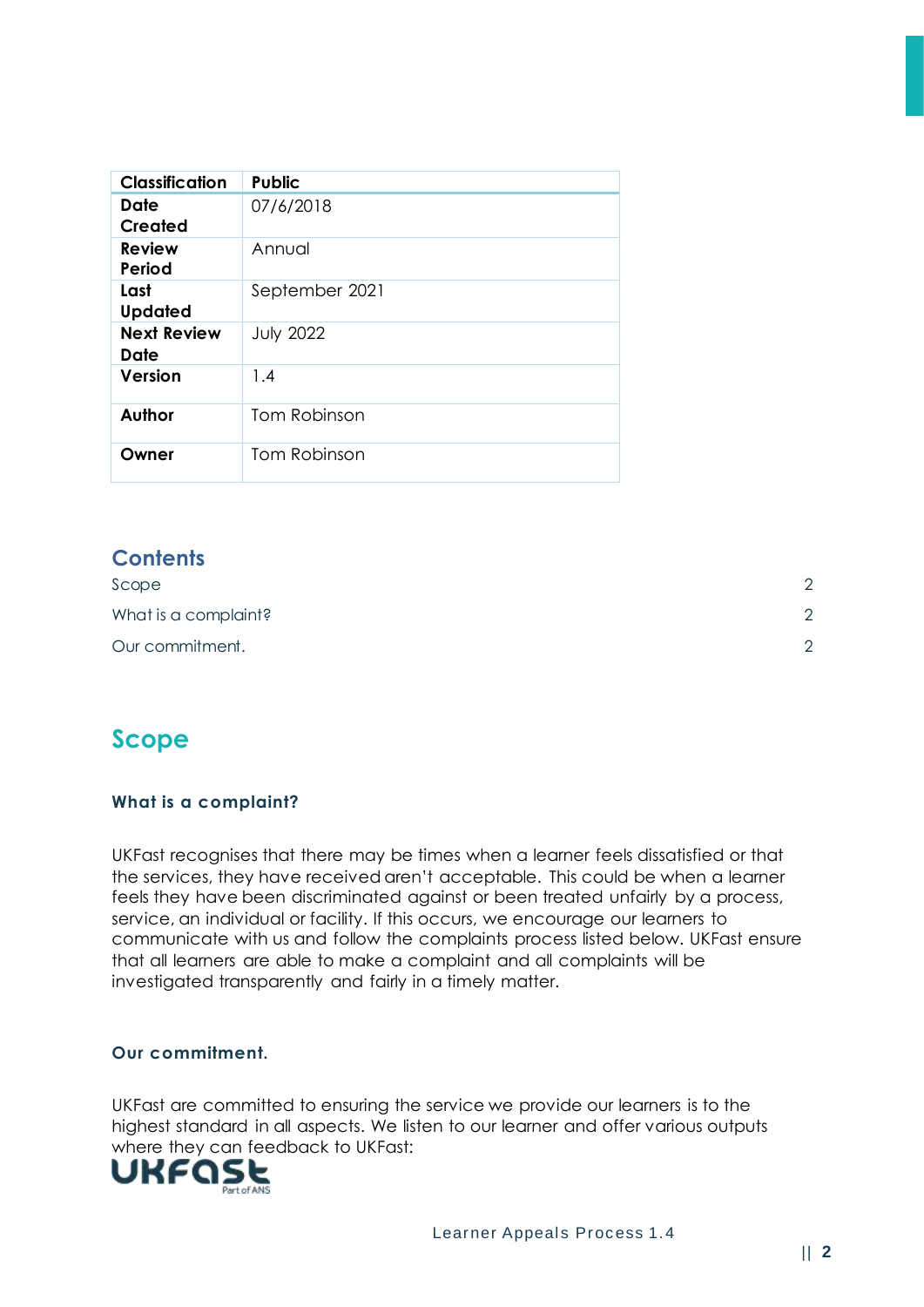• UKFast measures and facilitate quarterly student voice events which is an anonymous safe space for learners to feedback on their experience.

• and as a provider we strive to make improvements and changes from their feedback.

• Learners attend progress reviews with their dedicated assessor and team leader every eight weeks where clear and transparent feedback is given by all parties.

All learners are introduced to the complains process during their induction so they understand UKFast complaints policy and can ask any questions

• UKFast are continuously reviewing the service we provide to our learners by regular team leaders meet ups, director engagement and feedback on the learners

#### **Complaints process**

Learner unhappy with an assessment or any discrimination in any form when undertaking any activity within the training provider.

↓

Appeal to Head of Apprenticeships (if the case is against said person, please take it to their line manager). The Head of Apprenticeships will investigate the complaint and provide formal feedback to the learner regarding the complaint. In relation to assessment decisions, a review of the work will be done alongside the assessor and feedback granted. In relation to acts of bullying or discrimination, an investigation will be launched in line with the whistleblowing policy.

 $\perp$ 

If the learner is not happy with the reasoning or outcome and it is not resolved within 5 working days? Then they may take it to the next stage.

↓

Appeal to the Director of People Development/HR Director/CEO with a written complaint outlining the feedback from the previous stage and your intent to further complain.

↓